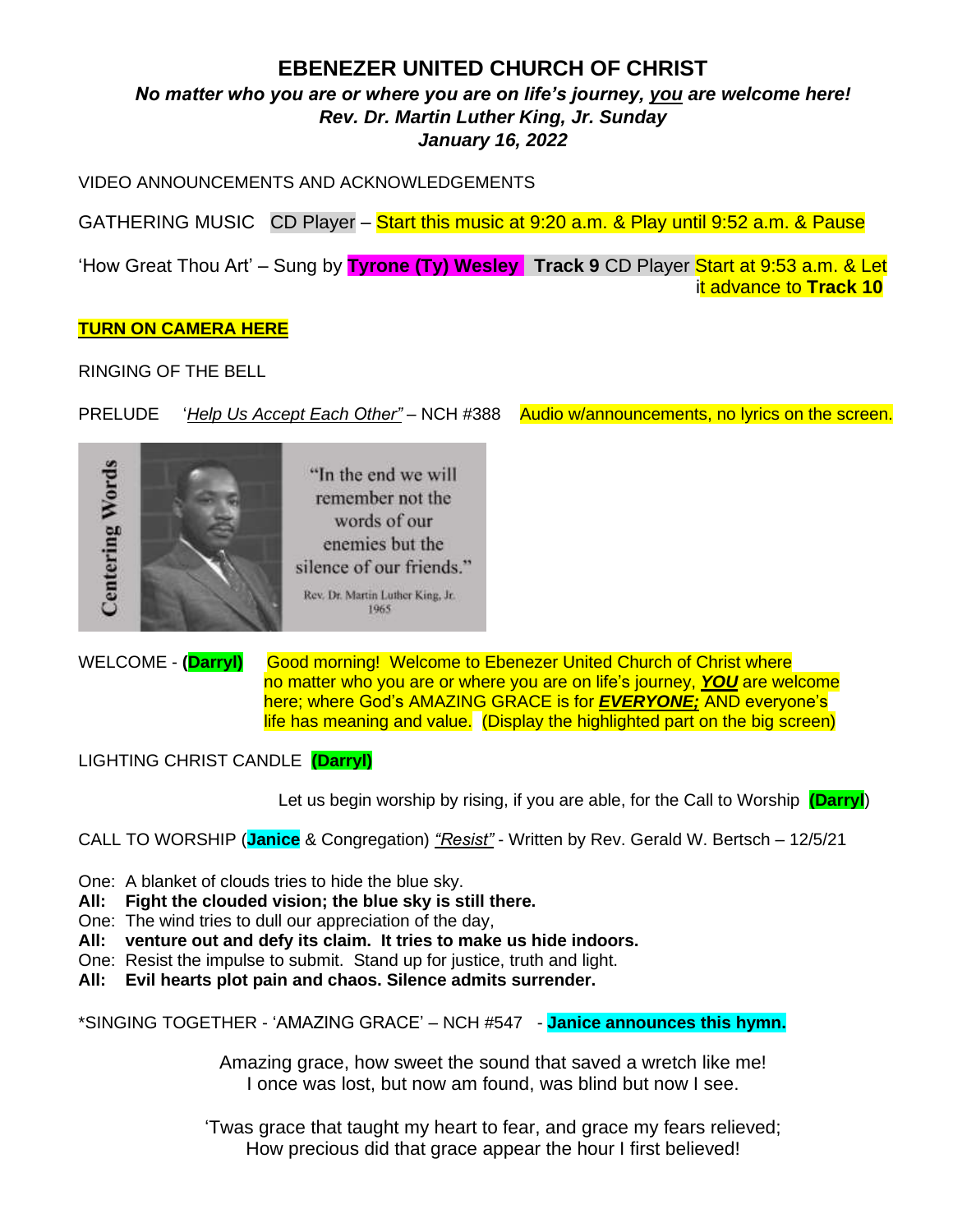Through many dangers, toils, and snares, I have already come; 'Tis grace has brought me safe thus far, and grace will lead me home.

My God has promised good to me, whose word my hope secures; God will my shield and portion be as long as life endures.

When we've been there ten thousand years, bright shining as the sun, We've no less days to sing God's praise than when we'd first begun.

\*PRAYING TOGETHER (**Janice Hill** & Congregation)

# **Prayer of St Francis**

Lord, make me an instrument of your peace; where there is hatred, let me sow love; where there is injury, pardon; where there is doubt, faith; where there is despair, hope; where there is darkness, light; and where there is sadness, joy.

O Divine Master, grant that I may not so much seek to be consoled as to console;

to be understood, as to understand; to be loved, as to love;

for it is in giving that we receive, it is in pardoning that we are pardoned,

and it is in dying that we are born to Eternal Life. Amen.

A TIME ESPECIALLY FOR CHILDREN "Our *Sunday School's Peace Mission*" (**Darryl Gumm)**

# **SHEBOYGAN PEACE PARK**

**Inspiring Peace** on Sheboygan's Lakeshore and throughout our community



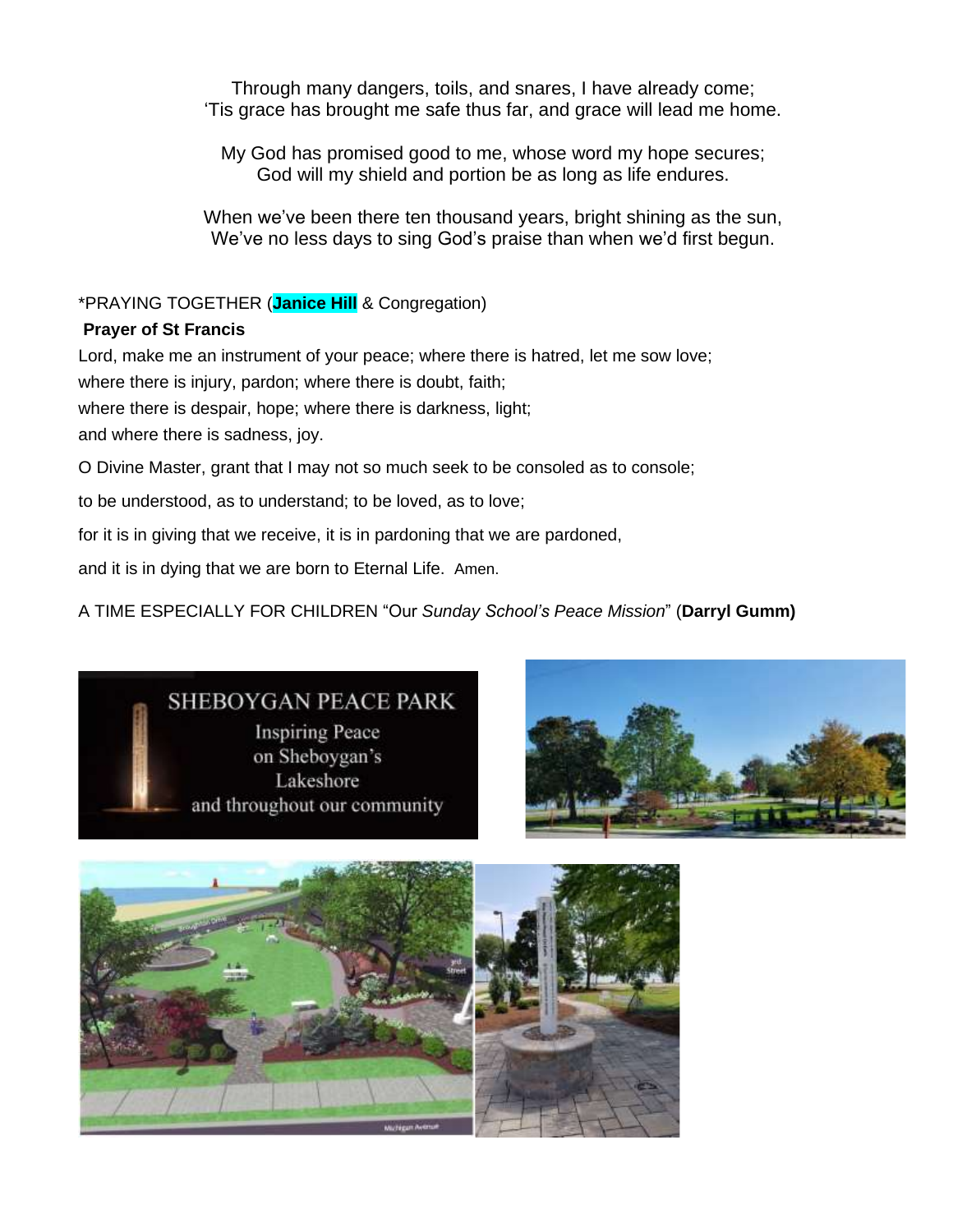SCRIPTURE READING - AMOS 5:24, and 6:1-3 **(From The Prophet's Sermon to the Congregation of Israel) Janice** AMOS 5:24 --- But let justice roll down like waters, and righteousness like an ever-flowing stream. AMOS 6:1-3 – Verse 1: Woe to those who are at ease in Zion, and to those who feel secure on the

> Mountain of Samaria, the notable men of the first of the nations, to whom the house of Israel come!

 Verse 2: Pass over to Cal'neh, and see; and thence go to Ha'math the great; then go down to Gath of the Philistines. Are they better than these kingdoms? Or is their territory greater than your territory?

Verse 3: O you who put far away the evil day, and bring near the seat of violence?

INTRODUCTION OF OUR GUEST SPEAKERS (by **Darryl**) Information on the screen with their Bio Info This morning we welcome Cynthia Bertsch and her husband, The Reverend Gerald W. Bertsch, to help me lead us in worship. Cynthia and Gerry are Members of First Congregational United Church of Christ here in Sheboygan. The three of us met through our mutual involvement with the Friends of Peace Park Sheboygan. (Not to be printed in the bulletin)

PERSPECTIVE - Rev. Gerald W. Bertsch – Amos asks, "Who brought your enemies to their land?"

THE SETTING – Cynthia Bertsch, MA – (50 Years Later) The Civil Rights Institute Visit, Birmingham and Montgomery and Selma

# Civil Rights sites visited 50 years Later Cynthia Bertsch, MA

In 2018, we planned a trip to various Civil Rights sites in Alabama because of our American history interests related to racial and human rights issues. As individuals living in northern States, we felt we were observers to the Civil Rights movement of the 1950's and 1960's and we wanted to learn more about several southern locations that gained national attention.



## **(Insert Image No. 1, Birminghamcivilrightsinstitute.jpg)**

In Birmingham, a city that was a stronghold of segregation and civil rights activism, we toured the **Birmingham Civil Rights Institute**. Opening in 1992, the Institute is an interpretive museum and research center that tells the story of the struggles of the Civil Rights movement in Birmingham. Its galleries feature a rendition of a segregated city of the 1950s, a replica of a Freedom Riders bus, and the actual jail door from behind which

Dr. Martin Luther King Jr. wrote his famous "Letter from Birmingham Jail." The Institute also teaches that "silence and indifference to the suffering of others can perpetuate social problems and divisions."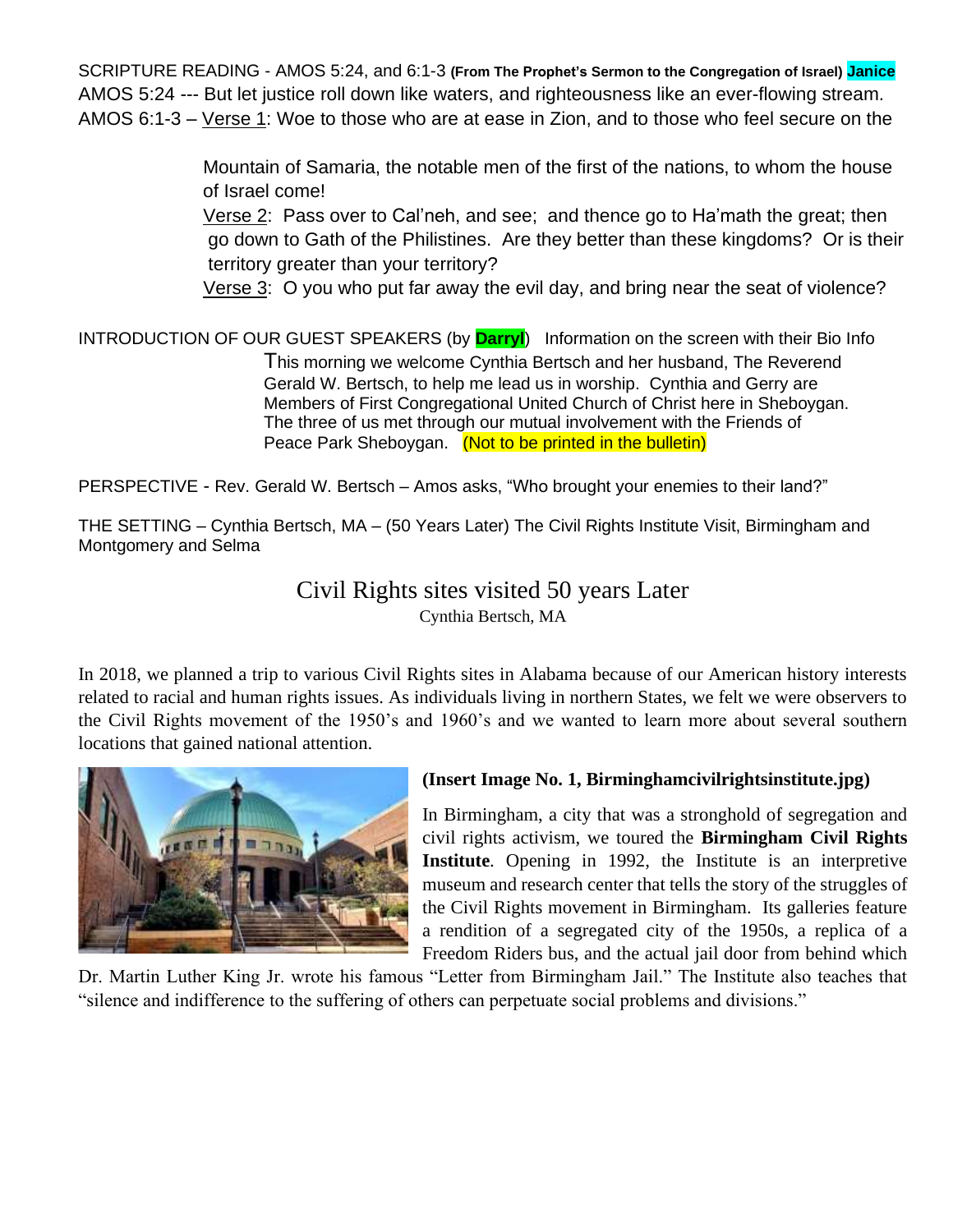

(**Insert Image No. 2, 16stbaptistchurchbirm.jpg)** Across the street from the Institute is the **Sixteenth Street Baptist Church.**  Founded in 1873 as the first black church in Birmingham, it has served as a worship and social center for the African American community. By the early 1960's, the Church provided space for civil rights rallies that led to marches and demonstrations.



**(Insert Image No. 3, 16stbaptistbombinggirls.jpg)** Tragically, the Church experienced a horrific bombing in 1963 that caused the deaths of four young girls who were attending Sunday School classes. This tragedy led to expressions of sympathy and financial contributions from around the world to restore the damaged building. A memorial plaque honors the girls.

Close to the Institute and the Church is the **Kelly Ingram Park** that served as a starting point for a march by teenagers to protest segregation injustices. A violent confrontation between the marchers and the Birmingham police in this location shocked the nation. Today, the park features sculptures depicting this struggle and offers a quiet and peaceful place to remember the civil rights conflicts in Birmingham.

In Montgomery, the **Civil Rights Memorial** honors those who died participating in the Civil Rights movement from 1954 to 1968. Sponsored by the Southern Poverty Law Center, it is also a location for education and reflection about the contest for equality.



**(Insert Image No. 4, Dexter-Ave-King-church.jpg)** Nearby the Memorial is the **Dexter Avenue King Memorial Baptist Church**. It is here that its pastor, Dr. Martin Luther King Jr., was elected president of the Montgomery Improvement Association that launched the Montgomery Bus Boycott in 1955. The Southern Christian Leadership Conference (SCLC) was also organized in this Church and Dr. King's ministry gained national attention.

Close to Dexter Avenue is the **Freedom Rides Museum**. Located in Montgomery's historic Greyhound Bus Station, in 1961 an integrated

group of 21 young college students from Nashville arrived here to non-violently protest the practice of segregated travel in the South. These students became known as the Freedom Riders and their actions changed the city and our country.

Related to the Montgomery Bus Boycott is the **Rosa Parks Museum**. Its exhibits and artifacts tell of the arrest of Rosa Parks after she refused to give up her seat because of her race on a Montgomery city bus. It also features other people's activities that challenged the political and social climates of Montgomery in the 1950s.

54 miles west of Montgomery is **Selma, Alabama**. In 1965, this quiet, rural community received national attention for its March 1965 planned walk to Montgomery in pursuit of securing voting rights for African Americans. The first attempt by 600 individuals to march from Selma to the state capitol in Montgomery was met with violent attacks on them at the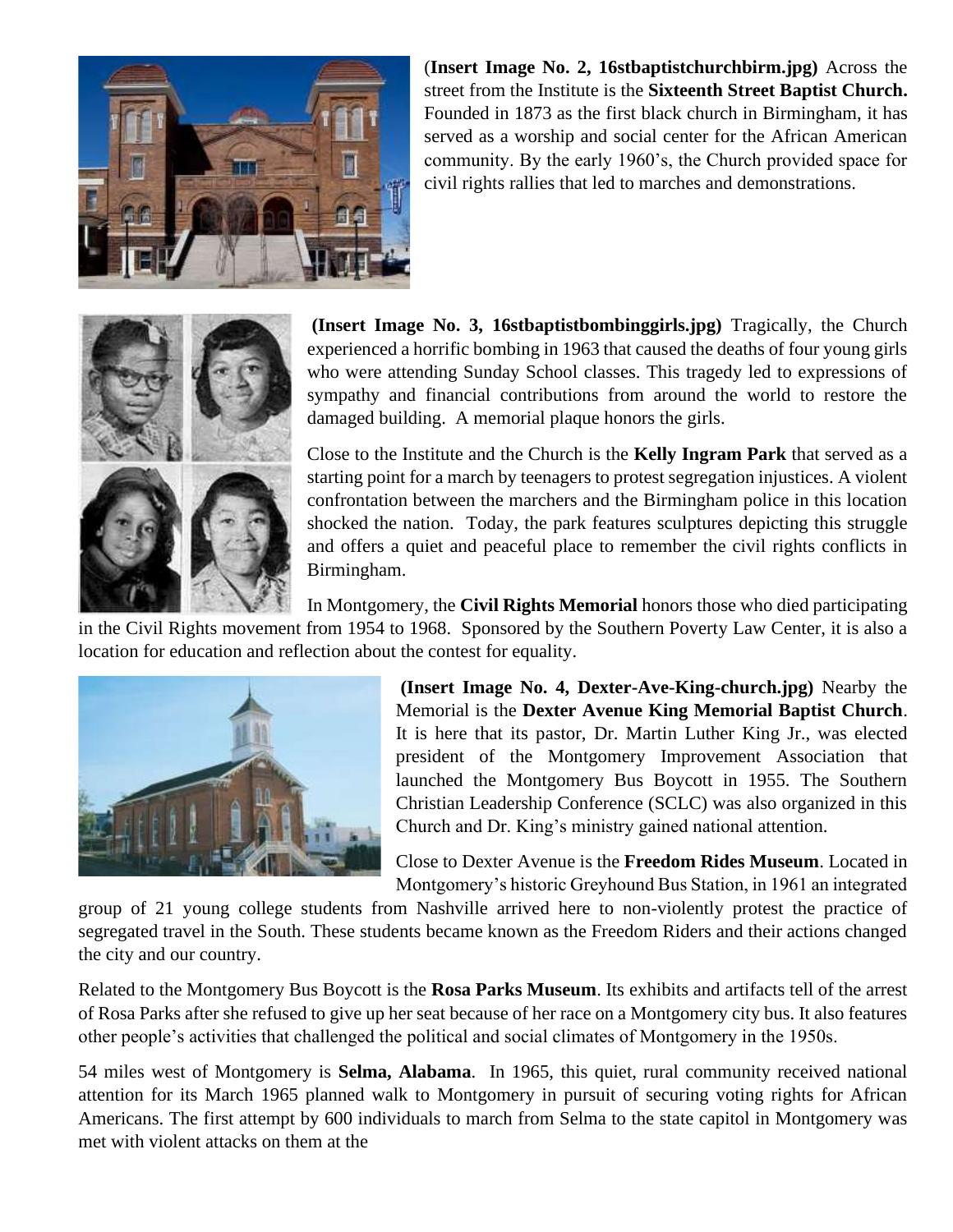

**(Insert Image No. 5, Edmundpettusbridgeview.jpg)** Edmund Pettus Bridge by Alabama state troopers. Again, a nation witnessed the horror of this assault and President Lyndon Johnson federalized 1,900 Alabama national guard troops and other military personnel to protect marchers for another walk to Montgomery. On March 21 over 4,000 participants left Selma for Montgomery. As they progressed to Montgomery, the number of individuals increased to 25,000 people (including Dr. King and a young John Lewis) who successfully reached the state capitol in Montgomery. In the aftermath of this march, The Voting Rights Act was signed by President

Johnson in August 1965. Today, Selma has a number of sites that commemorate these events. They include, the Edmund Pettus Bridge, a pivotal location of the march, the Selma Interpretive Center that provides a context for this development, and the Brown Chapel African Methodist Episcopal Church, a staging point for the march to Montgomery. In between Selma and Montgomery, the Lowndes Interpretive Center shares significate information about the march and the creation of "Tent City" which housed families dislodged by white landowners in Lowndes County.

RECOLLECTIONS –Rev. Gerald Bertsch – Rev. Dr. Martin Luther King's "Beyond Vietnam" speech 1967



Rev. Gerry, if you would like, we can have this image on the big screen during your Recollections message.

\*SINGING TOGETHER – 'This Is My Song' – NCH #591 **Janice announces this hymn**.

This is my song, O God of all the nations, a song of peace for lands a-far and mine. This is my home, the country where my heart is; here are my hopes, my dreams, my holy shrine;

But other hearts in other lands are beating with hopes and dreams as true and high as mine.

My country's skies are bluer than the ocean,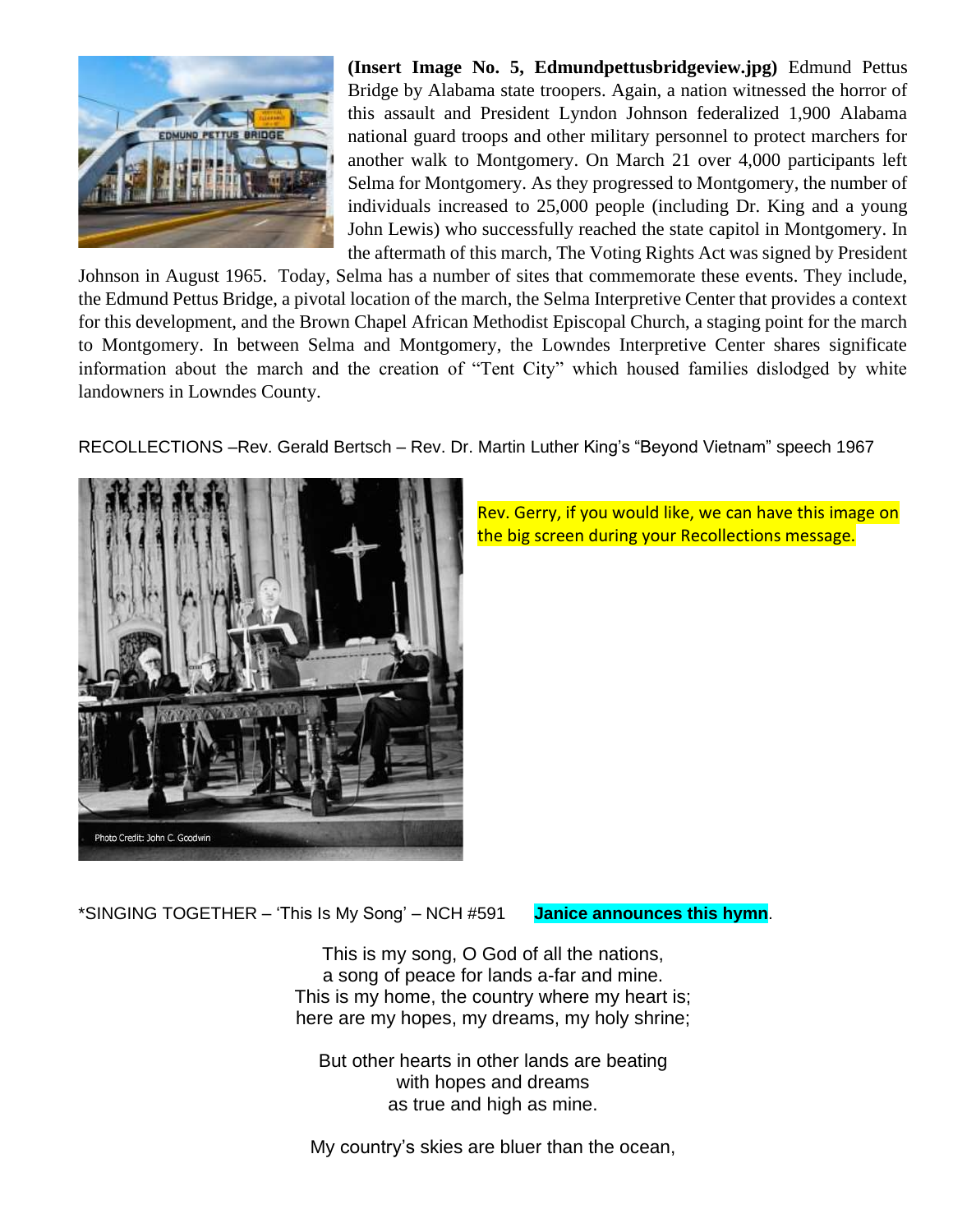and sunlight beams on clover leaf and pine;

But other lands have sunlight, too, and clover, and skies are everywhere as blue as mine. O hear my song, O God of all the nations, a song of peace for their land and for mine.

## A PRAYER - Rev. Gerald Bertsch "*Oh God, Make the Old Ones Fight*"

SCRIPTURE READINGS – MATTHEW 25:31-32, 37-40 & JOHN 8:31-32 (Good News for Modern Man) (**Janice**)

# MATTHEW 25:31-32, 37-40

31 "When the Son of Man comes as King, and all the angels with him, he will sit on his royal throne, 32 and all the earth's people will be gathered before him. Then he will divide them into two groups, just as a shepherd separates the sheep from the goats": 37 The righteous will then answer him: When, Lord, did we ever see you hungry and feed you, or thirsty and give you drink? 38 When did we ever see you a stranger and welcome you in our homes, or naked and clothe you? 39 When did we ever see you sick or in prison, and visit you? 40 The King will answer back, I tell you, indeed, whenever you did this for one of the least important of these brothers of mine, you did it for me!

# JOHN 8:31-32

31 So Jesus said to the Jews who believed in him, "If you obey my teachings you are really my disciples; 32 you will know the truth, and the truth will make you free."

## REFLECTION - Darryl Gumm "*Peace-work is our calling*"

During Reverend Lorri's December 5<sup>th</sup> Reflection, she showed us a video teaching us what True Peace looks like. It's when all that is broken is restored to wholeness when we partner with God, the Holy Spirit and Jesus Christ to answer our calling to do peace-work. It's what gives us the hope, peace, joy and love we were focused on during Advent and Christmas.

Peace-work involves showing God's Love in all the ways we can, but to whom are we to show this love? People who look like us and talk like us? People who live with us, our neighbors, people we sit next to in church? If we are to do peace-work, we will do it the way Jesus teaches us in the scripture Janice just read. We will be present for *everybody* in God's Creation.

Much of the pain, suffering and conflict since the dawn of civilization has been the result of humanity thinking that God's Amazing Grace is reserved *only* for some, but not *all of humanity*.

If we are to answer our calling and do peace-work, we will be sure to feed, clothe, house, visit and restore to health *every* human in God's vast creation. We will also be *truthful* when we interact with each other. Doing this will have the potential of freeing us from the conflict and violence that has plagued humanity since the beginning of time. The cynics will say this is impossible. However, all of my spiritual mentors have taught me that nothing is impossible when we partner with God, the Holy Spirit, Jesus Christ, and each other. My spiritual mentors also taught me that Jesus was and is non-violent. Even when he was being arrested and faced a painful death on the cross, he instructed his followers and supporters not to resort to violence. If we are to answer our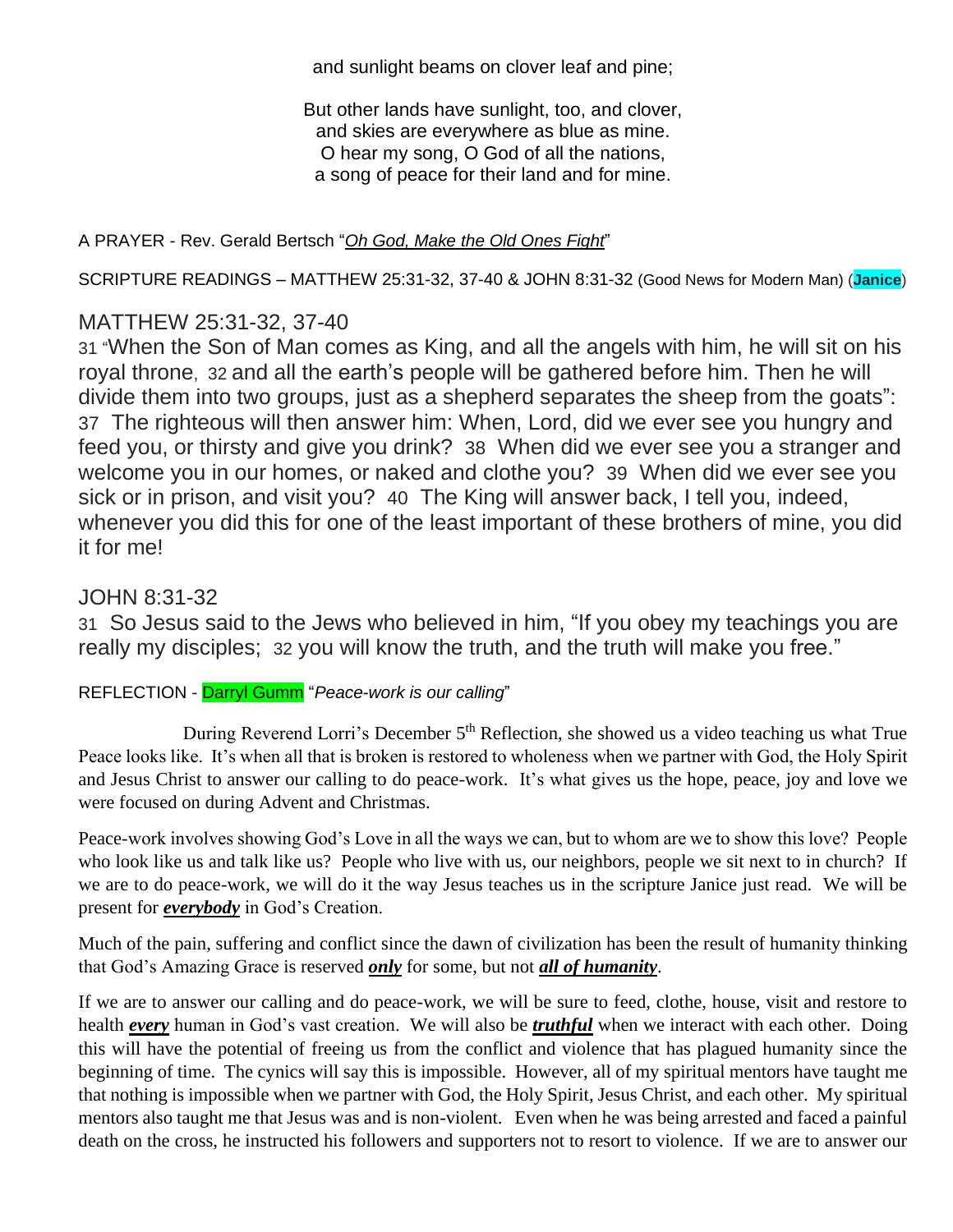calling to do peace-work, we must do likewise. Rev. Dr. Martin Luther King, Jr. understood this and insisted that everyone doing peace-work with him, do it peacefully.

On New Year's Day, I read an article about why some people understand their calling to do peace-work by being present for *everybody* in God's creation. It has to do with stepping out of our comfort zone *to come and*  see, and as Reverend Lorri encouraged us to do during her January 2<sup>nd</sup> & January 9<sup>th</sup> reflections. To help us answer our calling to do peace-work, sometimes God brings people into our lives who help us understand how everyone is part of his creation, just like you and me.

To illustrate this point, I've chosen to highlight three people God brought into my life. These three relationships taught me what it means to love and be present for people no matter who they are or where they are on life's journey.

**Note to ProP Operator: Please put the photos on the screen to correspond with the people I am talking about. With Ceil, put the photo with the Native Americans first. When I am finished talking about her being with the Native American Dancers, switch to the photo of her at the Lakefront. The 'All of God's Children' photo should go up when I start the paragraph "Regardless of what the rest of the world . . ." Keep that photo up to the end of my message.**



**Pepper Gort**, my dying friend, taught me how to live while dying and how to be compassionately present for people who are trying to live with dignity through the conclusion of their earthly life. Two months before she died, Pepper hosted a Garden Party for her family and friends and created a treasured memory and lesson I will never forget. She also taught me, even though it was a lesson I "*thought*" I had already embraced, how people with skin different from mine are, *truly*, as much a part of God's amazing creation as I am.



**Brian Gumm**, my oldest son, who has the courage to live authentically as a gay man, taught me and continues to teach me, how to make a significant difference through his life's work at the Center for Progressive Reform in Washington, D.C. He is an inspiration because he forges ahead to improve the lives of those who are often the recipients of our culture's oppression in spite of the hate, ignorance, and prejudice he has endured from some religious leaders, relatives, politicians, media personalities and everyday citizens who believe they're doing the "*right thing*." Brian embodies the concept that as Americans, we have a right to remain silent, but as Christians, we have an obligation to speak out when we witness oppression. He also teaches me how he is as

much a part of God's creation as I am.



**Ceil De Prey** is my elderly peace-making friend who has a special place in her heart for Native Americans. She is pictured here with some Native American Dancers at Lakeland University on The Indigenous People's Day.



Ceil has taught me how wrong it is to fight wars to create wealth, jobs, get oil and control things that don't belong to us. She also teaches me how lonely it can be to be elderly in a culture that seems to exist only for the young, healthy and wealthy.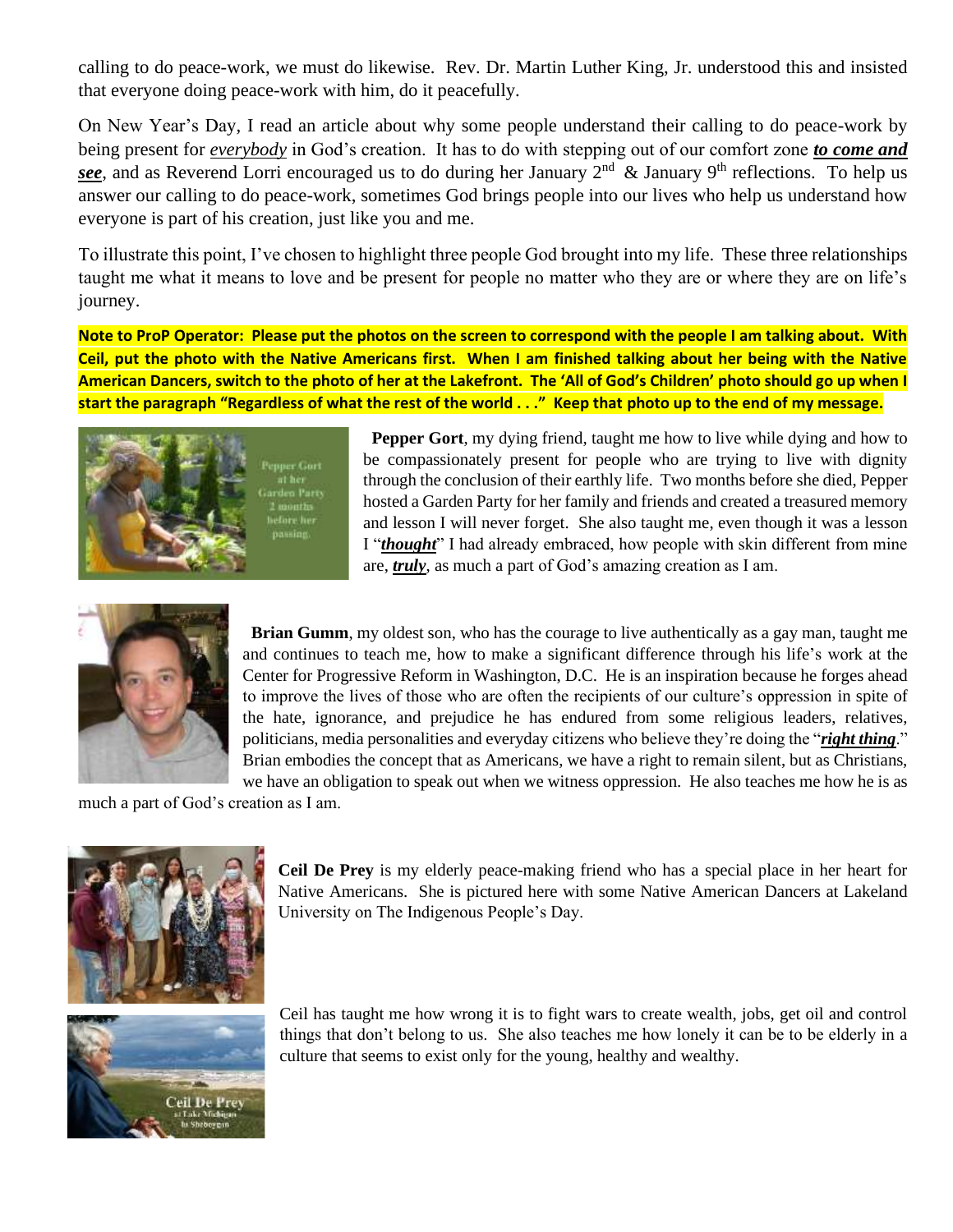

Ceil is so passionate about peace, she asked her friend, Susie, for permission to put a large peace sign on her property. That sign has been there for almost ten years, making a statement that peace is important in this community and it is a dream that is our obligation to bring to fruition.

Ceil and I wrote a book together, entitled, Treasure Memories. Our time together has taught me how she is as much a part of God's creation as I am.



Regardless what the rest of the world thinks or how history has treated them, I have learned how everyone is part of God's creation deserving of our love, our presence, our supportive voice and every single right and privilege I enjoy. This, my friends, is the peace-work our Creator is calling us to do. This is what Rev. Dr. Martin Luther King's ministry was about. This is how we take what is broken and restore it to wholeness, in our lives, in our relationships and in our world. This is Shalom. This is what True Peace looks like. May it be so. Amen.

INVITATION TO BE GRATEFUL AND GENEROUS (**Janice** & Congregation)

**The words we proclaim here together mean nothing unless we let them shape our lives. If we say we love God, we are called to embody that love in our families, in our communities, and in this sacred gathering. May God shape us into people who are generous, who seek what is right and good, and who work together for the flourishing of all life. In this spirit, may we bring our offerings to God and one another***.*

\* SUNG RESPONSE *'Take My Gifts'* NCH #562 - Verse 3 **Janice announces this sung response.**

Take whatever I can offer, gifts that I have yet to find, Skills that I am slow to sharpen, talents of heart and mind, Things made beautiful for others in the place where I must be: Take my gifts and let me love you, God who first of all loved me

\* PRAYER OF DEDICATION (**Janice** & Congregation)

**God, the work of our calloused hands and the healing of our calloused hearts belong to you. May this offering be the gift you seek, the presence you desire; and may it teach us to make real the loving touch of your grace as we strive to be instruments of peace throughout your world. Amen.**

## **STOP TAPING HERE**

SPECIAL MUSIC -- 'Father, How Long?" – Sung by: **Tyrone (Ty) Wesley**

**SPECIAL ANNOUNCEMENT BY JANICE HILL**

**START TAPING AFTER JANICE'S SPECIAL ANNOUNCEMENT**